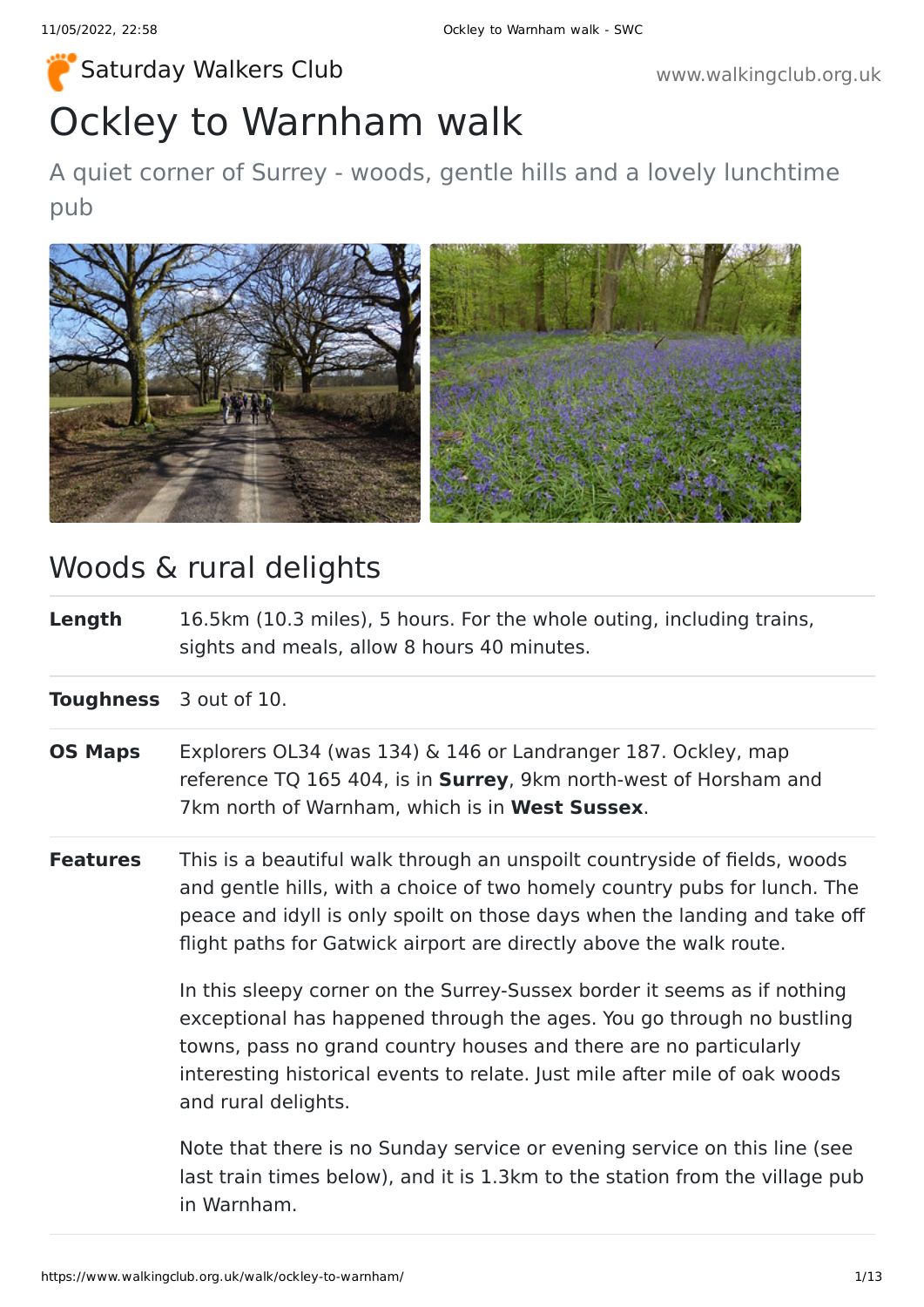| 11/05/2022, 22:58<br><b>Walk</b><br><b>Options</b> | Ockley to Warnham walk - SWC<br>You can extend the walk to Horsham, giving you an overall walk of 19.3<br>km (12 miles). Note: This extension requires the potentially dangerous<br>crossing of the busy 4 lane A24. If this is not to your liking, do not do this<br>extension.<br>You could call a taxi from either of the lunch pubs to Warnham or<br>Horsham Station.<br>If detouring to the Punchbowl pub, the diversion and onward route<br>reduces the length of the walk by 1 mile.                                                                                                                                                                                                                                                                                                                                                                                                                                                                                                                                                                                                                                                                                                                                                                   |
|----------------------------------------------------|---------------------------------------------------------------------------------------------------------------------------------------------------------------------------------------------------------------------------------------------------------------------------------------------------------------------------------------------------------------------------------------------------------------------------------------------------------------------------------------------------------------------------------------------------------------------------------------------------------------------------------------------------------------------------------------------------------------------------------------------------------------------------------------------------------------------------------------------------------------------------------------------------------------------------------------------------------------------------------------------------------------------------------------------------------------------------------------------------------------------------------------------------------------------------------------------------------------------------------------------------------------|
| <b>History</b>                                     | The Parish Church of St John the Baptist in Okewood has thirteenth<br>century wall paintings and an unusual arrangement of roof beams.<br>Warnham's best known son is the poet Percy Bysshe Shelley who was<br>born at Field Place, just south of the village, in 1792. Expelled from<br>Oxford for his pamphlet The Necessity of Atheism and eloping with 16<br>year-old Harriet Westbrook, he was forbidden by his father Sir Timothy<br>Shelley ever to visit the family seat in case he might corrupt his sisters.                                                                                                                                                                                                                                                                                                                                                                                                                                                                                                                                                                                                                                                                                                                                        |
| <b>Travel</b>                                      | Take the train nearest to 9.30am from Victoria Station to Ockley.<br>Journey time 1 hour 5 minutes. Southern's current timetable (2022) is<br>not as user friendly as before for mid-week walkers as trains from<br>Victoria are at 9.25am, which is before senior rail cards come into play.<br>Mid-week walkers have the choice of taking the 10.25am or a service<br>just after 10am to Horsham on the Bognor service, returning to Ockley<br>on the service back to Victoria, or if you are willing to pay all of £3-50 for<br>an anytime single from Victoria to Clapham Junction, you can continue<br>your journey from there on the 9.31am. Note that there is no service on<br>this line on Sundays and some Bank Holiday Mondays. Direct trains back<br>from Warnham are hourly but you can also catch one of the hourly trains<br>in the other direction and change at Horsham; the journey time for both<br>routes is about 1 hour 10 minutes. Note that the last direct train back is<br>currently around 8pm (weekdays) and 6pm (Saturdays), with the last<br>train via Horsham about 30 minutes later. Buy a day return to Warnham<br>or, better, to Horsham <i>any route permitted</i> (thus leaving more options<br>for your return journey). |
| Lunch                                              | The suggested lunch place is the <b>Scarlett Arms</b> pub (tel. 01306-<br>627243) in Walliswood. This is a small, walker-friendly, old-fashioned,<br>homely pub with an inglenook fireplace for cold winter days and a<br>garden for sitting outside in the summer. And no intrusive piped or<br>background musac. The current (2022) menu consists of pub favorites<br>plus daily specials and lighter fare such as sandwiches. Lunch is served                                                                                                                                                                                                                                                                                                                                                                                                                                                                                                                                                                                                                                                                                                                                                                                                              |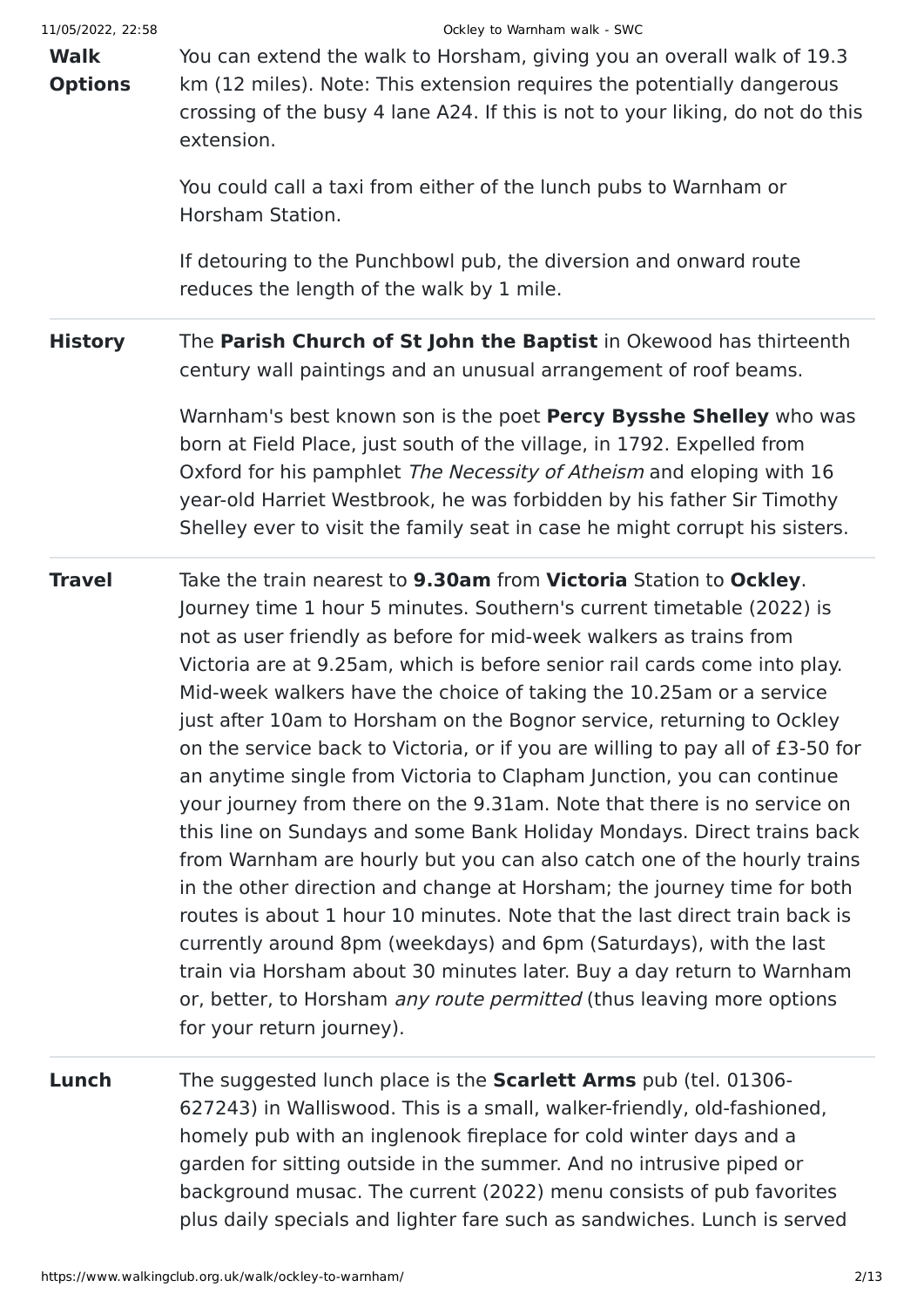between 12 noon and 3 pm Tuesday to Saturday (closed Mondays), and 12 noon and 4.30 pm on Sundays. Booking ahead on Sundays is advised.

An alternative is the equally homely **Punchbowl** pub (tel. 01306- 627249) in Okewood Hill. The pub serves food from noon until 2.30 pm, Monday to Thursday, all day Friday and Saturday until 9 pm, and until 4 pm on Sundays. The menu extends to main courses, specials and sandwiches with generous fillings. The pub is reached via a detour beginning in the woods in Walliswood; the main walk can then be rejoined at point [5A].

- **Tea** The suggested tea place is the **Sussex Oak** pub (tel.01403-265028) in Warnham. It serves drinks, tea and coffee, and food at lunchtime and dinner. From Monday to Wednesday, the pub reopens at 5.30 pm (having closed after serving lunch). Thursday to Sunday, the bar is open from 11 am to 9-30 pm. The village store in Warnham is open until 6pm daily and has two benches for sitting outside. Do remember that it is 1.3 km to the station from the village of Warnham, if you are trying to catch a train after tea, so allow at least 20 minutes for this last leg of the day.
- **Updates** This walk check April 2022 a few minor changes, such as new kissing gates etc. [Pre 2011 Editions] Many small updates - use the online version
- **Help Us!** After the walk, we would love to get your [feedback](https://www.walkingclub.org.uk/walk/ockley-to-warnham/comments.html)

You can upload photos to the **integrat C** [SWC Group on Flickr](http://www.flickr.com/groups/swc) (upload your photos) and videos to  $\blacktriangleright$  Youtube. This walk's tags are:



**By Car Start** RH5 5HT **Finish**RH12 3SR

**Help** National Rail: 03457 48 49 50 • Travelline (bus times): 0871 200 22 33 (12p/min) • TFL (London) : 0343 222 1234

**Version** Apr-22 **[Marcus](https://www.walkingclub.org.uk/walks/marcus.html)**

**Copyright** [© Saturday Walkers Club.](https://www.walkingclub.org.uk/site/license.shtml) All Rights Reserved. No commercial use. No copying. No derivatives. Free with attribution for one time noncommercial use only. www.walkingclub.org.uk/site/license.shtml

## Walk Directions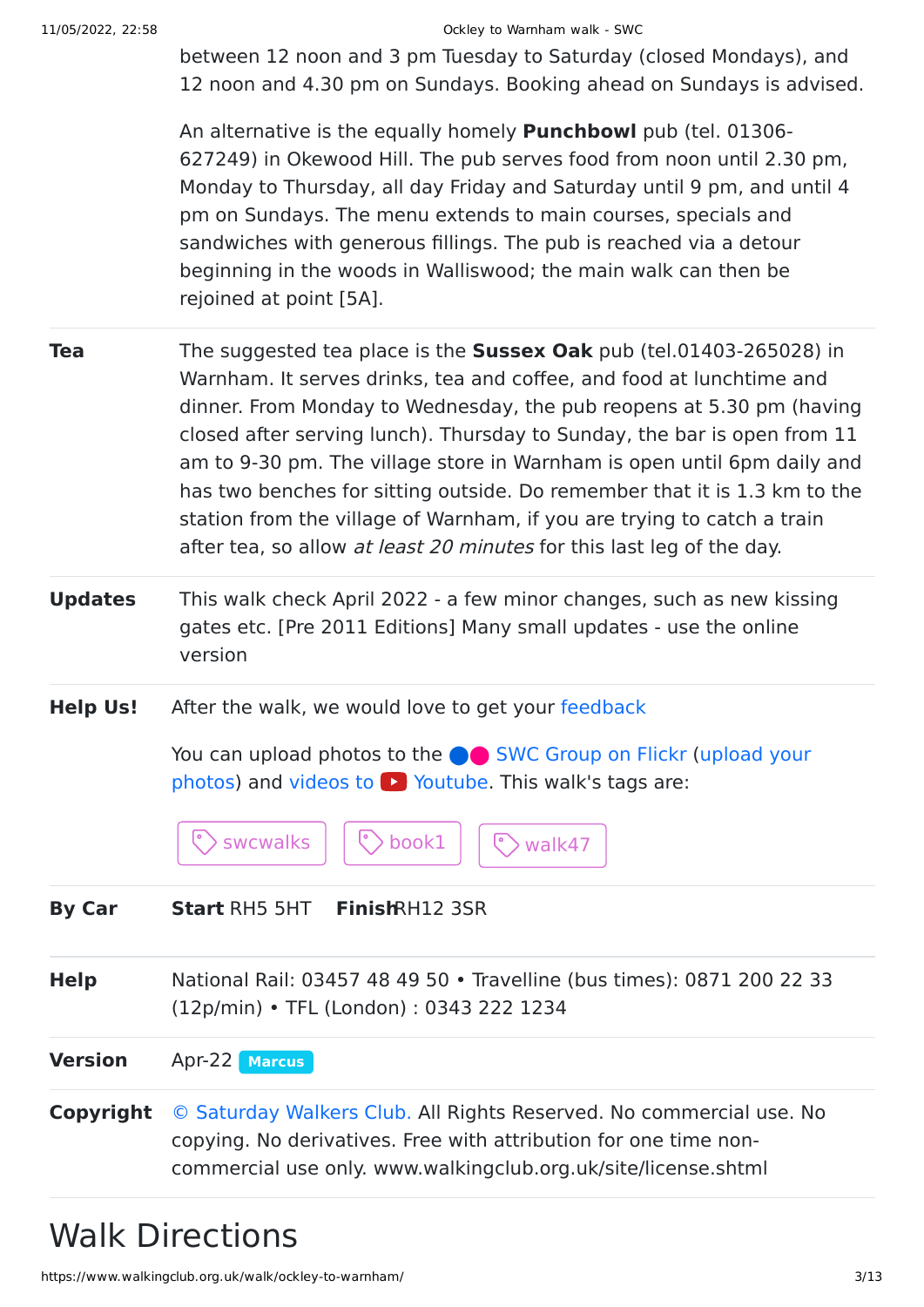- 1. **[1]** Come out of **Ockley Railway Station** and go through the car park, turning right down the tarmac station approach road. In 100 metres you come down to the road where you *turn right* under the railway arch. 10 metres beyond the railway arch, *turn* left off the road, following the public footpath sign, on a path between fences, your direction 200° initially. In 150 metres go over a metal bridge across a brook and *bear* right with the path. 250 metres further on you come out on to a narrow road. Turn right on to the road.
- 2. In 25 metres you come to the entrance to a house called Weavers on your left-hand side. **[!]** Turn left, off the road, cross the house's driveway, and continue along the path, following the public footpath sign on the corner of the driveway, your direction 250° initially. In 230 metres, having initially walked parallel to a driveway, the path takes a *sharp left turn*, going around the back of the garden of the big house on your left. 25 metres further on, it goes right again and continues in the same direction as before. In 100 metres you come to the edge of the trees and follow the path alongside a barbed-wire fence in the same direction as before.
- 3. In 300 metres, at the far side of the field to your right, ignore a cross-path by a wooden post with a blue arrow. Continue straight ahead, going downhill, with a recent plantation of trees on your left-hand side. In 90 metres at the bottom of the slope, go over a wooden bridge with wooden handrails across the stream. Ignore a minor fork off uphill to the left in 5 metres, to continue along the bridleway as it makes its way through the trees, now uphill.
- 4. Ignore ways off and in 340 metres go through a rusty metal fieldgate into the field beyond. Walk across the field, gently uphill, your direction 260°. In 100 metres, when you reach the brow of this small hill (where once over to your left was an old water pump - mentioned in all editions of the TO Book - but now gone) **[!]** you have a choice of onward route. The original route took you straight ahead to the edge of the field directly ahead of you, where you turned left along the edge of the field with woodland to you right, to cross a stile part hidden in the corner of the field ahead. But you now have a permissive path over the grass from where the old water pump used to be. Bear half left across the grassy field, your direction 220° on this path which swings to the left.
- 5. In 100 metres go through a wooden swing gate by a three-armed footpath post and turn sharp right up the field edge. In 75 metres, with the part-hidden stile on your right-hand side which you would have crossed if you were following the original route, and keep ahead along the right-hand edge of the field, gently uphill, your direction 195° initially.
- 6. In 90 metres cross a stile and enter woodland. In 25 metres the path swings to the right your direction 260° initially. In a further 50 metres you come down to a lane, leading up to a wooden fieldgate on your left-hand side, with a gate marked 'Private' **[2]**.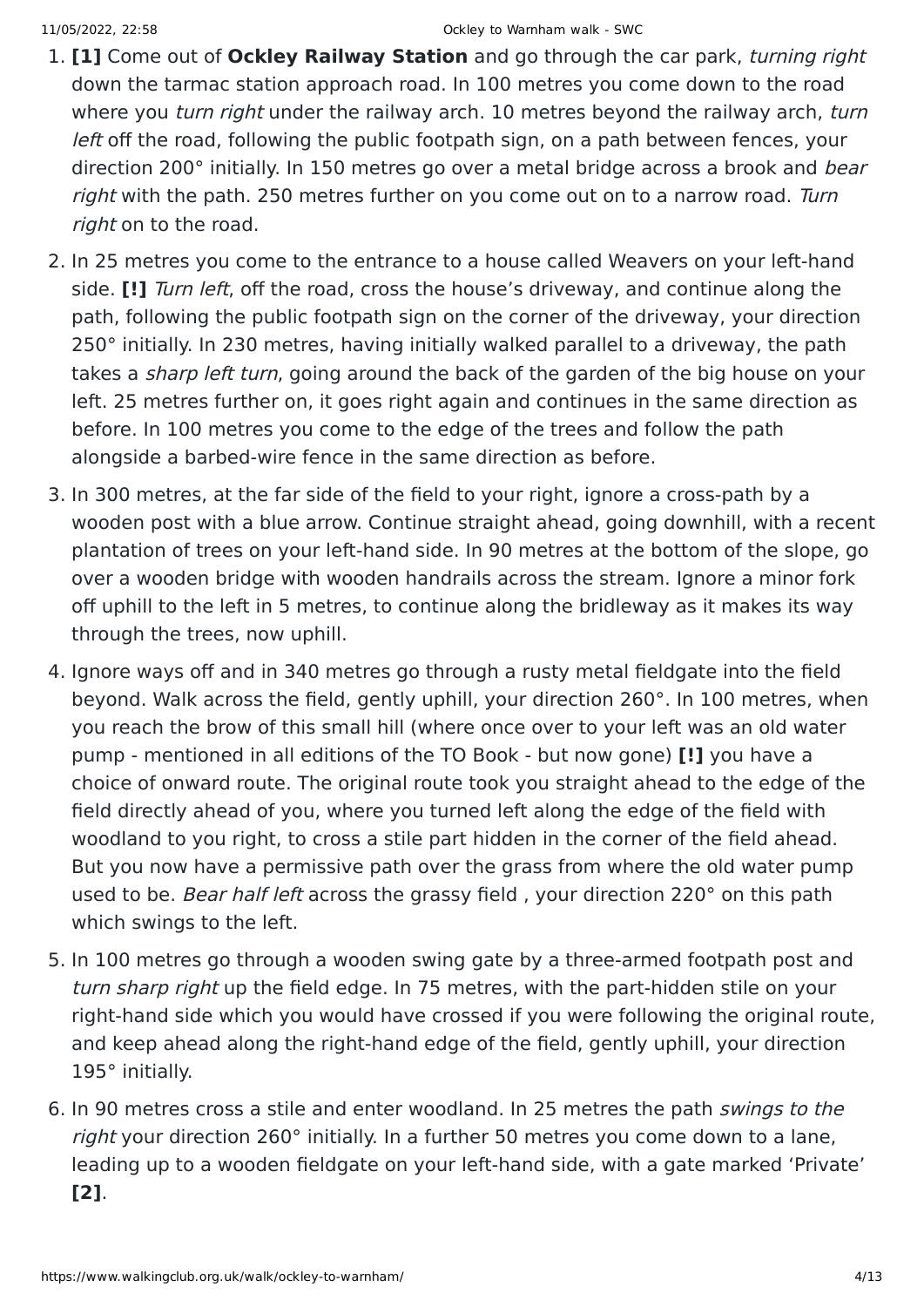- 7. Go *straight across* the lane, following the public footpath sign next to the right-hand gatepost, past a large oak tree, your direction 200°. In 40 metres go through a metal kissing gate to the right of a metal fieldgate. On your right-hand side you can soon see the village of **Ockley**. Walk along the left-hand edge of the grassy field, gradually descending as your way curves to the left. In 90 metres go over a stile to the left of a metal fieldgate in a field boundary (this fieldgate is often propped open). Continue downhill, on a grassy way.
- 8. In 180 metres cross a path junction in the grass with a four-way sign and a stile to your left. In a further 85 metres enter a wood through a metal kissing gate to the left of a metal fieldgate. Keep ahead through the wood, ignoring all ways off, your initial bearing 200°, on a broad path cum track which starts level then gently rises. In 300 metres a path joins from the left. In a further 100 metres the path begins to descend.
- 9. In 190 metres at a T-junction with a tree plantation to your left **[!]** your quaint directional marker used to be a beech tree 10 metres to the left (with 'Anthony Annette Adam' carved on it nearly 2 metres up) but alas, this tree has fallen down (October 2020) and it is now on its side. But at this T-junction turn right with the path, your direction 255°, entering Birches Wood. After 45 metres by a cypress tree take the *left-hand fork* which bears to the right and in a further 45 metres by a footpath post with a yellow arrow to front and rear **[!]** turn left, steeply downhill , due south. 80 metres down the hill, with a two-armed footpath sign on your right, cross a wood and metal bridge with metal railings going over a stream. Once over the bridge, follow the path *left* for 10 metres and then *around to the right* up the hill, heading southwards, through woodland. In 150 metres, exit the wood by crossing over a stile (or pass to its left) and walk along a grassy bank and then a field with a hedgerow on the right-hand side, your direction 190°. In 200 metres you come to a metal fieldgate. Go through it and onto a car-wide farm track.
- 10. **[3] Eversheds Farmhouse** (marked on the OS map) is straight ahead of you. Turn right on the farm track with the farm buildings to your right-hand side. Then simply follow the track through its bends: in 90 metres the track goes sharply around to the left; 140 metres further on, sharply around to the right. In a further 350 metres you come down to the bottom of a slight incline, sharply around to the right, over a concrete bridge with railings and continue uphill, your direction 305°.
- 11. In 100 metres pass through a (usually) propped open pair of fieldgates and keep ahead, now on a concrete farm track. In a further 200 metres, the track having swung to the left, you come up to a concrete road, pass through a metal fieldgate (usually open) to come to a crossing of farm tracks with farm buildings off to the left and two steel feed silos closer by. Here **[!]** turn right, through a (usually open) metal fieldgate, with a blue bridleway arrow on its left-hand wooden gatepost, onto a gravel farm track which in 125 metres swings left.
- 12. Continue past Mill Cottage on your left and as the track swings to the left, keep ahead to the busy A29 road which you cross over with care, to follow the public bridleway sign on the far side. In 15 metres, East Standon Lodge is on your right-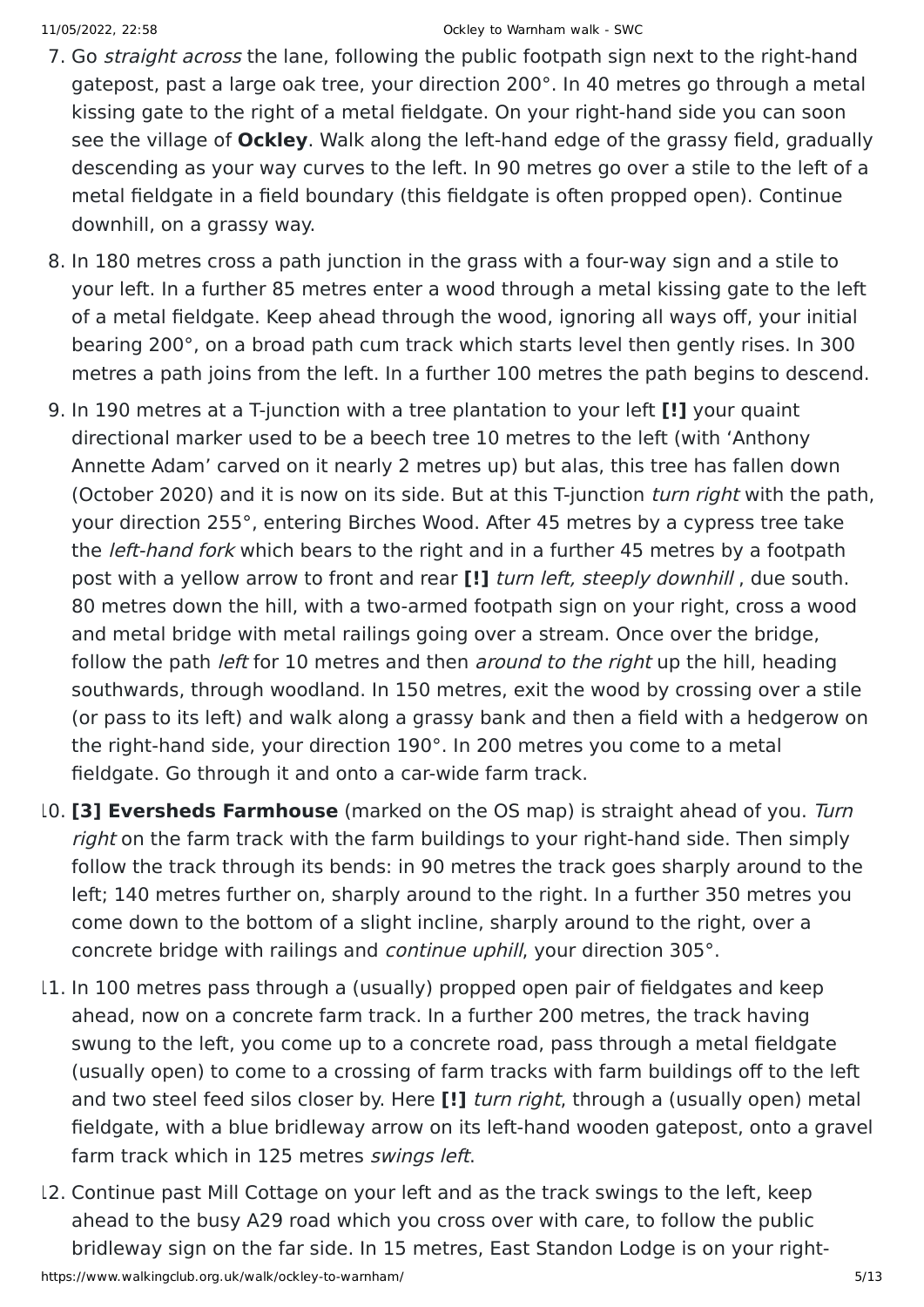hand side. Follow the car-wide track to the left, your direction 230° initially, with tree line on both sides, and in 450 metres you come to a wooden gate (leading to a house called Middle Lodge). Follow the wooden fence of this house round to the left . In 70 metres, at the end of the fence, keep on the path as it *bears left*, your direction 200°.

- 13. In 100 metres, you go through a metal gate with a tall handle on the edge of Oakwood Mill Farm. Cross a lawn, with the farmhouse directly ahead of you, and in 25 metres *turn right* down a gravel path, your direction 265° initially. In 40 metres go over the river on a concrete bridge **[4]** and keep ahead.
- 14. In 20 metres turn left through a metal fieldgate onto an earth track which you follow as it curves around to the left, in the same general direction as the river down on your left-hand side. In 70 metres follow the track sharply around to the right and up the hill, your direction 290° initially. In a further 100 metres there is a metal fieldgate directly ahead at the top of the hill. Follow the track *around to the left*, your direction 220° initially. Follow the line of the fence on your right-hand side, with the river down below on your left-hand side.
- 15. In 300 metres, the next turning can be easily missed. **[!]** Where the path comes down to a dip you turn *sharp right* onto a path going up the hill with a fence to your right-hand side, your direction 300° initially. In 60 metres you come up into a field. Walk alongside the barbed-wire fence on the right-hand edge of this field, your direction due west initially. In 200 metres cross over the stile into the wood and follow the woodland track, in the same general direction as before. In 50 metres you come to a footpath post and *fork left*, your direction due west. 30 metres further on, there is another footpath post, where you ignore the fork slightly to the left to continue straight on (slightly to the right), your direction still due west.
- 16. To detour to the Punchbowl pub in Oakwood Hill, take the fork slightly to the left (ahead), your direction 230°. Follow this path as it swings to the left, then descends a dip to go up the other side, now along the edge of the wood. Ignore all ways off and some 475 metres along this path through a number of bends you come out onto a road, opposite a road sign for 'Oakwood Hill'. Turn right, uphill, in 425 metres coming to the **Punchbowl** pub on your right-hand side. After lunch, turn right and in 80 metres at a road junction (where to keep ahead would take you to Rosehill Cottage in 1 km) you *bear left* with the road (Honeywood Lane), in 1 km coming out at point **[5A]** in the main directions, where you rejoin the main route by turning left down the tarmac lane signposted to Monks Farm and Honeybush Farm.
- 17. But continuing with the main route: in 400 metres the path leads you down through the trees to the **Parish Church of St. John the Baptist** in **Okewood**. Go through the wooden gate into the churchyard and walk around to the front entrance of the church which is usually open and well worth a visit. Coming out of the church go down the path with stepping stones directly opposite the entrance to the church, your direction 260°. In 25 metres go through the gate and descend steps to go over a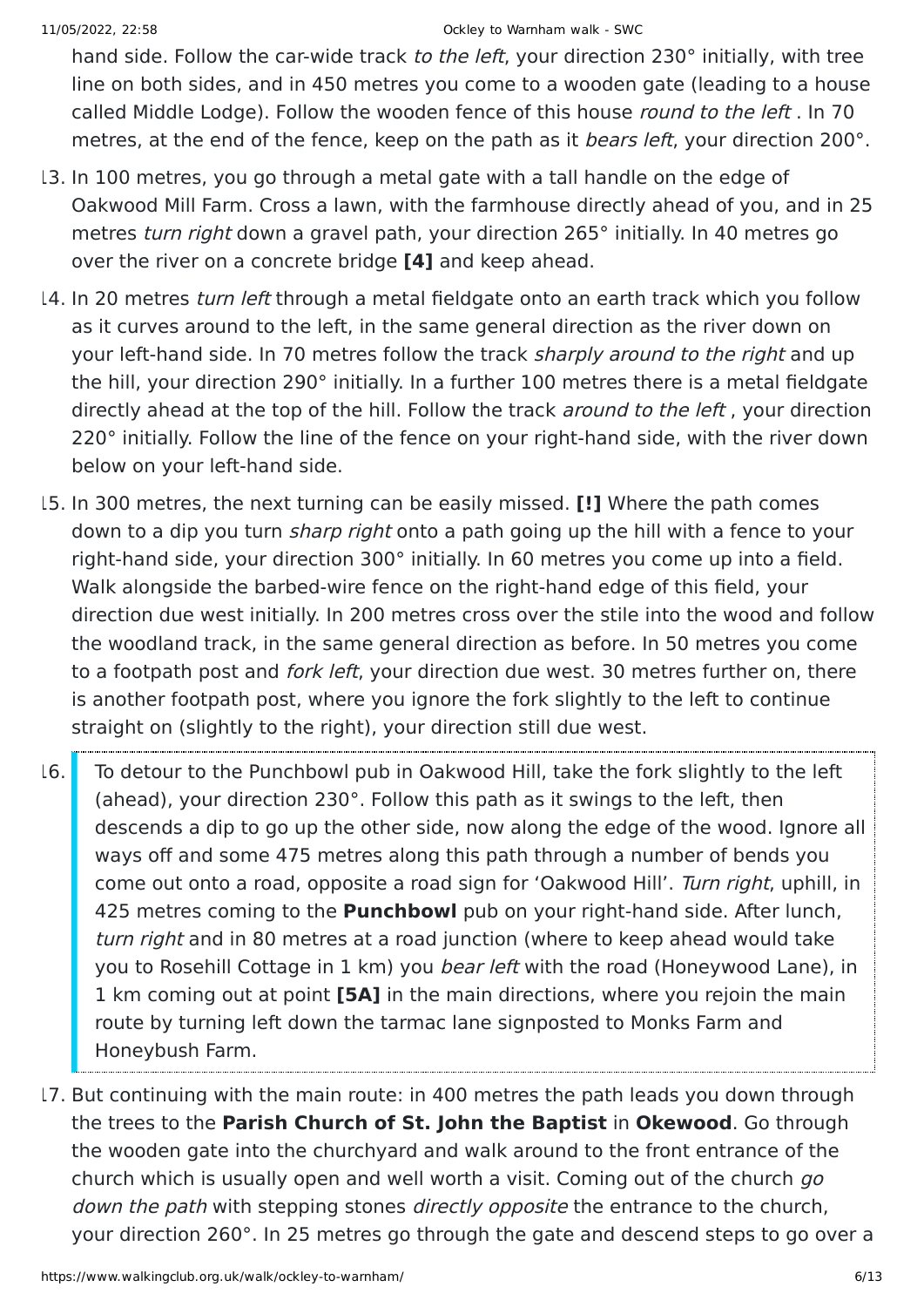wooden bridge. In 40 metres at a T-junction, *bear left*, due west. In 30 metres cross over a wooden bridge, ignoring the similar bridge to the right. Continue ahead, bearing 270°, gently uphill.

- 18. Ignoring ways off, in 480 metres you come to a footpath post on your left-hand side. Ignore the way ahead into a field, which is anyway fenced and gated. Turn right here, following the arrow on the tree, your direction 305° initially.
- 19. Go straight on for 550 metres, ignoring ways off, to come out through a wooden kissing gate on to a road, where you turn right into the village of **Walliswood** . In 50 metres, you reach the **Scarlett Arms** pub on your right, the suggested lunch stop.
- 20. Coming out of the pub after lunch, turn left back down the road. In 60 metres you pass a turning on the right to Ewhurst. In 120 metres further on, you pass a dead-end turning on your left called Oakfields, 60 metres beyond that, turn left, following signs to Oakwood Hill, Ockley and Dorking. You pass a house on your right-hand side called Charles Copse.
- 21. In 400 metres you come to Rosehill Cottage on your right-hand side. Just beyond this, there is a public bridleway sign pointing to the right. Turn right off the road, and follow the bridleway which takes you to the left of Rosehill Farm's buildings on a broad earthen track **Note [!]** the original route took you through a wooden swing gate to the left of a wooden fieldgate then on through a scruffy farmyard: if the bridleway track is overgrown, revert to the route through the farmyard. Otherwise, in 90 metres along the bridleway track, the way peters out, and you swing right, then left to join the original path, now on a grassy way, along the left-hand edge of a field, with woodland to your left.
- 22. In 300 metres, on the far side of the field, you go through a gap in the hedgerow into the next field. Walk straight ahead along the edge of this field, with the wood on your left, direction as before. In 250 metres you come to the corner of the field, by a threearmed footpath sign. Follow the yellow arrows, along the barbed-wire fence on your right-hand side, keeping ahead, with the edge of the wood on your left. This narrow path is often overgrown and you should take care as there is a ditch close to its left edge, waiting to catch your ankle.
- 23. In 150 metres you come out from this overgrown path into an open field on the edge of the wood and here **[5]** your way ahead depends on where the farmer has set his electric stock control fences. Your target is a stile and small bridge some 90 metres away, over to your half-left, and slightly below you. To get there (April 2022) keep ahead and make for the stile ahead of you in a section of electric control fencing. Cross this stile and bear half left and slightly downhill towards the stile and small bridge. Go over the bridge and cross the stile, then *turn right then left* to head uphill, over a large field, on a bearing of 135° with a mesh fence on your left, heading to the right of a copse.
- 24. In 200 metres you come up to trees where you will see that there is a barbed-wire fence going all around the copse. You should come up to the right-hand corner of this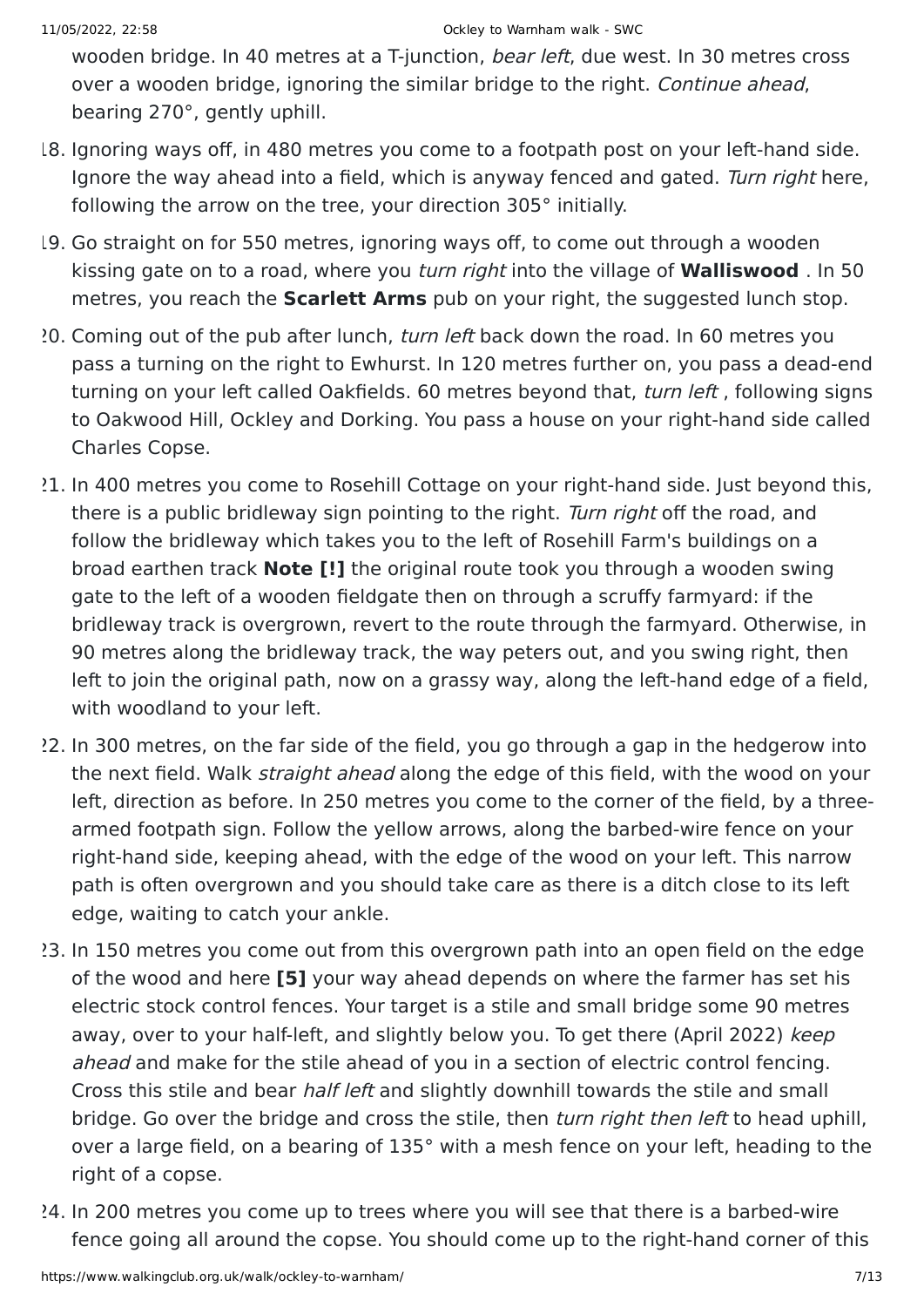copse. Walk straight on, with the barbed-wire fence and trees over to your left, in the same direction as before. In 100 metres you come to the far side of the copse, where one fence goes sharply off to the left. Continue *straight on* across the field ahead, in the same direction as before. Aim for the gap in the hedgerow, a line of small trees ahead. In 20 metres you walk underneath overhead cables. 80 metres further on, cross over a concrete platform bridge, go over a wooden step and through the gap in the trees into the next field. Aim half left towards the far side of the field, your direction 120° and in 130 metres go over a stile to the right of a metal fieldgate and out onto a car road where you turn left.

- 25. In 100 metres you will see a postbox on your left-hand side and on your right-hand side North Lodge, the gatehouse for Tanglewood. On the left-hand side of the road is a metal footpath sign pointing right across the road to the wooden sign to Tanglewood, within the lodge's driveway. **[!]** Ignore this path (The Sussex Border Path) and instead turn right down the tarmac lane **[5A]**, signposted Monks Farm and Honeybush Farm, with woodland on either side, your direction 205° initially.
- 26. In 250 metres you come to a three-armed signpost on your right-hand side, with the entrance to Honeybush Farm also on your right. Follow the bridleway straight ahead for 30 metres to go through a wooden swing gate to the left of a security controlled metal fieldgate. 450 metres further along this surfaced drive you pass between two farmhouses and pass a barn on your right, and up to a T-junction **[6]** where there is a three-armed signpost, by a large oak tree. Ignore the Sussex Border Path 1989 which goes left at this point along the course of Stane Street (which is an old Roman Road). Turn right down the public bridleway. **[!]** Beware of unruly dogs here (and also earlier by the entrace to Honeybush Farm): have an extended walking pole at the ready.
- 27. In 25 metres pass through a (usually) propped open wooden fieldgate and in 10 metres follow the track sharply around to the left, with a wooden fence on your lefthand side. 40 metres further on there is a two-armed signpost on your left-hand side. Here to you right is a pair of high wood panel gates marked Marylind Stud. Keep ahead and to the left of the gates on a bridleway and in 30 metres pass through a rusty metal fieldgate (once painted white) and recently resited from its original position adjacent to the stud gates. Keep ahead on a grassy way, which swings to the right, soon between hedges and bushes.
- 28. In 120 metres from the rusty fieldgate follow the bridleway sharply around to the right, gently uphill, your direction 190° initially, with a wire fence on your left. 170 metres further on, where there is a metal fieldgate directly ahead, follow the bridleway as it curves *around to the left*, your direction 155° initially.
- 29. 60 metres further on, there is a three-armed signpost on your right. Follow the public footpath sign and **[!]** turn right, due south, through a wooden swing gate, and turn half-left over a grassy field and head for the left-hand corner of the field, where you can see a wooden fieldgate ahead in the field's left-hand corner at the edge of a wood. In 80 metres go through this wooden fieldgate with a three-armed footpath sign to its left and enter the wood, your direction 145°.**[!]Care**: do not be tempted to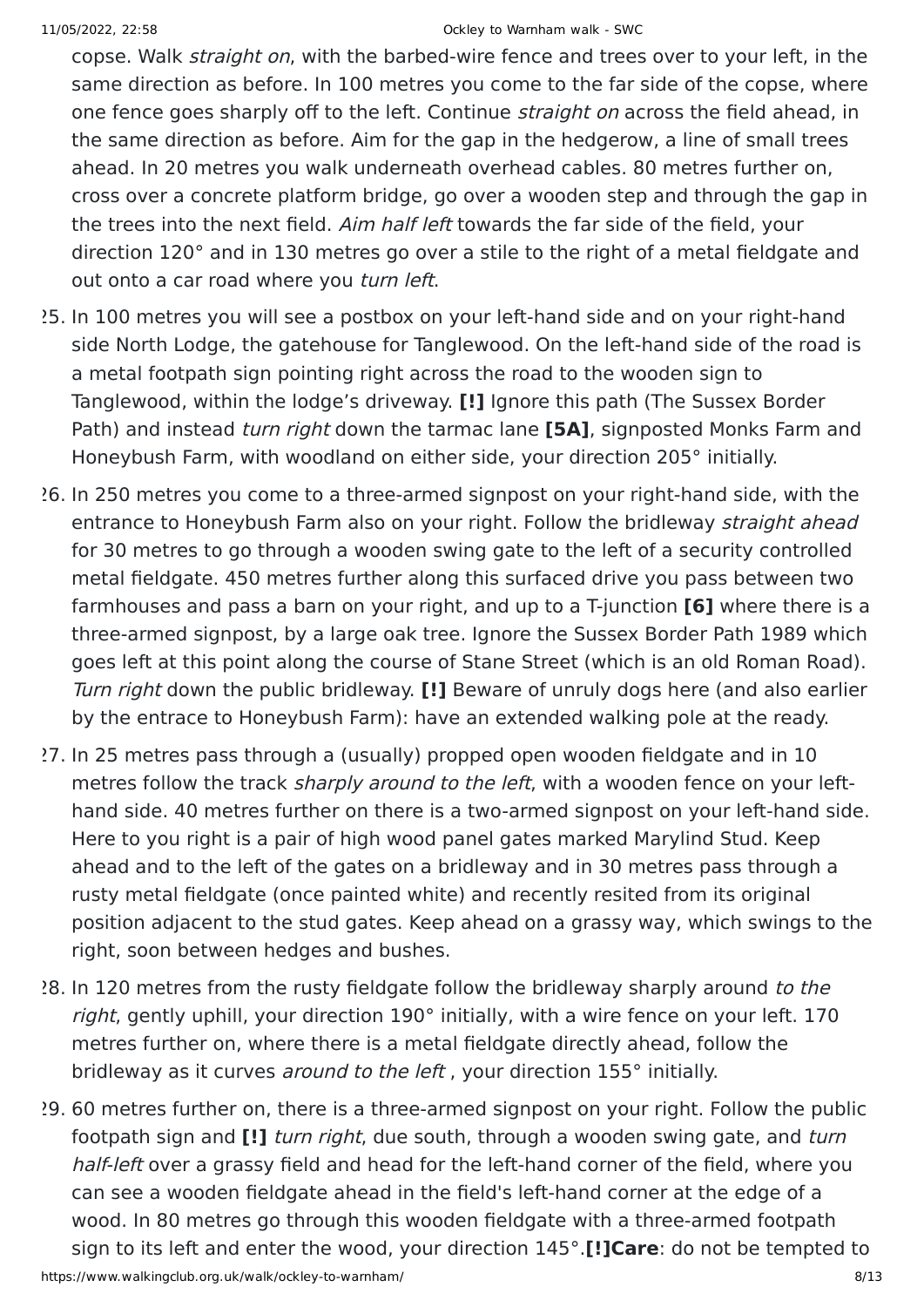go through the gap in the fenceline, with footpath disc, some 20 metres to the right of the wooden fieldgate. This is another path and not the SWC route.

- 30. Head downhill through the wood on a path with an uneven footbed. In season you have a good display of bluebells on either side of the path. Some 300 metres down this path, you come to a wooden footpost where the path bears *slightly to the right*. 35 metres further on, look out for the three-armed public footpath signpost on your left-hand side. Go to it and *turn left*, due east, to go over a stile in 30 metres. Walk straight ahead, your direction still due east, with a field fence on your left-hand side, along the top of a bank, with oak trees to your right. In 170 metres you come out into a grassy field. Keep ahead along its left-hand edge.
- 31. In 35 metres you come to a two-armed footpath sign on your left-hand side. Follow the direction of the footpath, *going left* towards some farm barns, your direction 10°. A fence has recently been erected around the barns. Whereas previously your route took you to the left of the barns, to follow the field edge to your left, you now turn right and walk around the barns, then left, following the fenceline. At the end of this left turn along the fence, by a footpath post with arrows on your left, **[!]** turn right across the grassy field, following the sign's direction, 70°, bearing slightly left, aiming for a metal fieldgate in the top left-hand corner of the field, with a farmhouse over to your left.
- 32. In 200 metres pass through this fieldgate with a three-armed footpath sign to its left. Bear right and head down a public bridleway, your direction 100° initially, with treeline on both sides. In 150 metres you pass metal fieldgates on both sides of the path and continue straight on down the hill. 125 metres further on, cross over a wooden bridge with handrails over North River. On the other side of the bridge, do not go through the gate ahead but turn right along the riverbank, following the direction of the public bridleway sign. In 60 metres cross over a stone bridge with wooden railings going over a stream and continue straight on uphill up the path on the other side, in a light woodland strip.
- 33. In 250 metres you pass a gatepost and come out onto the main road (the A29). Cross straight over the road and follow the public bridleway sign up the car-wide track on the other side. In 30 metres pass either side of a wooden fieldgate (with markings Pear Tree Farm and Bridleway) and *bear slightly left* with the track, again in a woodland strip. In 120 metres follow the direction of a two-armed signpost on your right, directly ahead, along the bridleway through the trees. In 100 metres you pass Pear Tree Farm on your right-hand side. Now on a gravel drive, in 250 metres you come out on to a road, alongside a rather sinister half-timbered old building of mixed styles called Maltmayes on your left-hand side. Turn right onto the tree-lined road and walk up the hill. In 20 metres ignore the public footpath going off the road to the left. 300 metres further on, you pass a driveway on the left-hand side, leading to a very tall clock tower (an old water tower, built in 1891 for the Warnham Lodge Estate and redundant since the mid-1930s).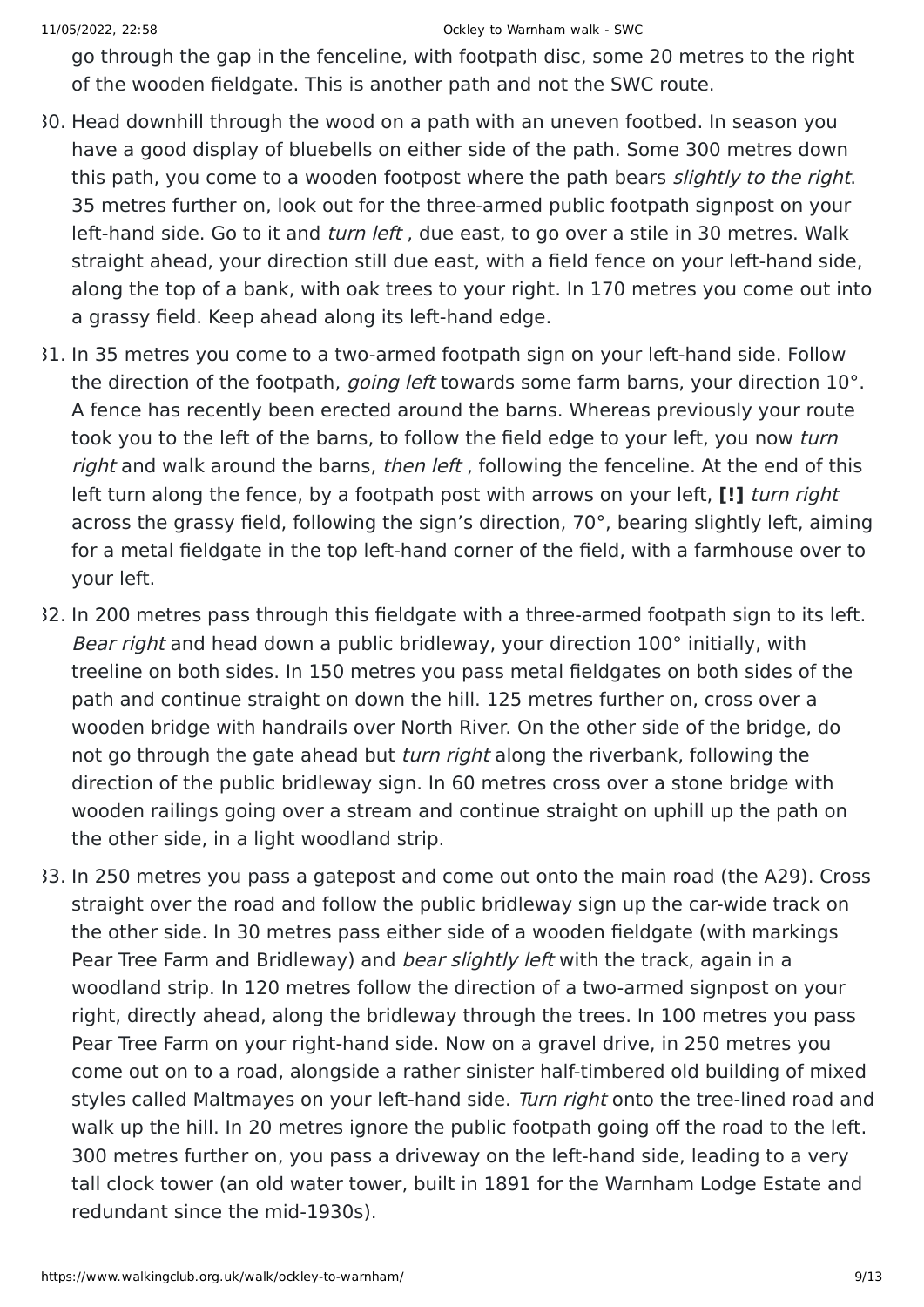- 34. 200 metres beyond the tower, the road curves sharply around to the left. Ignore the first way off to the right (a track between wooden posts) but just beyond it you turn right off the road, following a bridleway sign on the corner, going straight ahead, due south. Follow the path to the left of the bridleway, making its way through the trees, beside railings along the left-hand edge of the wood (or in non-muddy conditions just walk up the bridleway).
- 35. After 500 metres along this winding, narrow woodland path, keeping near to the railings on your left-hand side whenever there is a choice, the path goes steeply downhill. 25 metres from the start of this hill, your way is rejoined by the at-times muddy bridleway coming in from the right. Follow the bridleway straight across the bottom of the depression and straight up the far side, your direction 235° initially. Ignore a path that forks off to the right.
- 36. In 200 metres you come over the hill and down to a four-armed sign on your right. 10 metres before this sign **[!]** turn left off the bridleway, **[7]** go up three new earthen steps cut into a bank of tree-roots and at the top of the bank keep ahead on a footpath along oak trees lining the left-hand edge of a field, your direction 125° initially.
- 37. In 400 metres you pass through a field boundary (a woodland strip) with a threearmed public footpath sign on your left and *bear left*, following the path along the left-hand edge of the next field, your direction 70° initially. In 80 metres you come to another three-armed public footpath sign (part hidden in bushes on your left) and keep ahead, bearing slightly right, to carry on around the field, your direction 105° initially.
- 38. In 80 metres you come to a two-armed public footpath sign on your left. **[!]** Follow the sign, half right down across the field towards Warnham, your direction 120°. In 125 metres by a two-armed footpath sign, go through a gap in the hedge in a field boundary and continue in the same direction across another field. In 120 metres you come to the edge of this field and continue straight on through the gap in the hedge and trees. When you come into the next field, you can see a development of red brick houses on your right-hand side. Continue on, with the fence surrounding this development on your right, down the hill, in the same direction as before, through light woodland. In a further 100 metres, you come to the edge of this field. Follow the path ahead through the trees. The path takes you down through the trees, past a wooden barrier and out onto a road.
- 39. Cross straight over the road (Tillets Lane) and down Lucas Road opposite. In 150 metres you pass Hollands Way on the right. 100 metres further on, you come to a dead end at Warnham Church of England Primary School. Go down a concrete footpath to the right of the school. 150 metres down this footpath you pass a threearmed footpath sign on the right-hand side and continue straight on. In another 100 metres you come out on to the road opposite the church. 50 metres down the road, on your right-hand side, is the village store and post office, which can be relied on for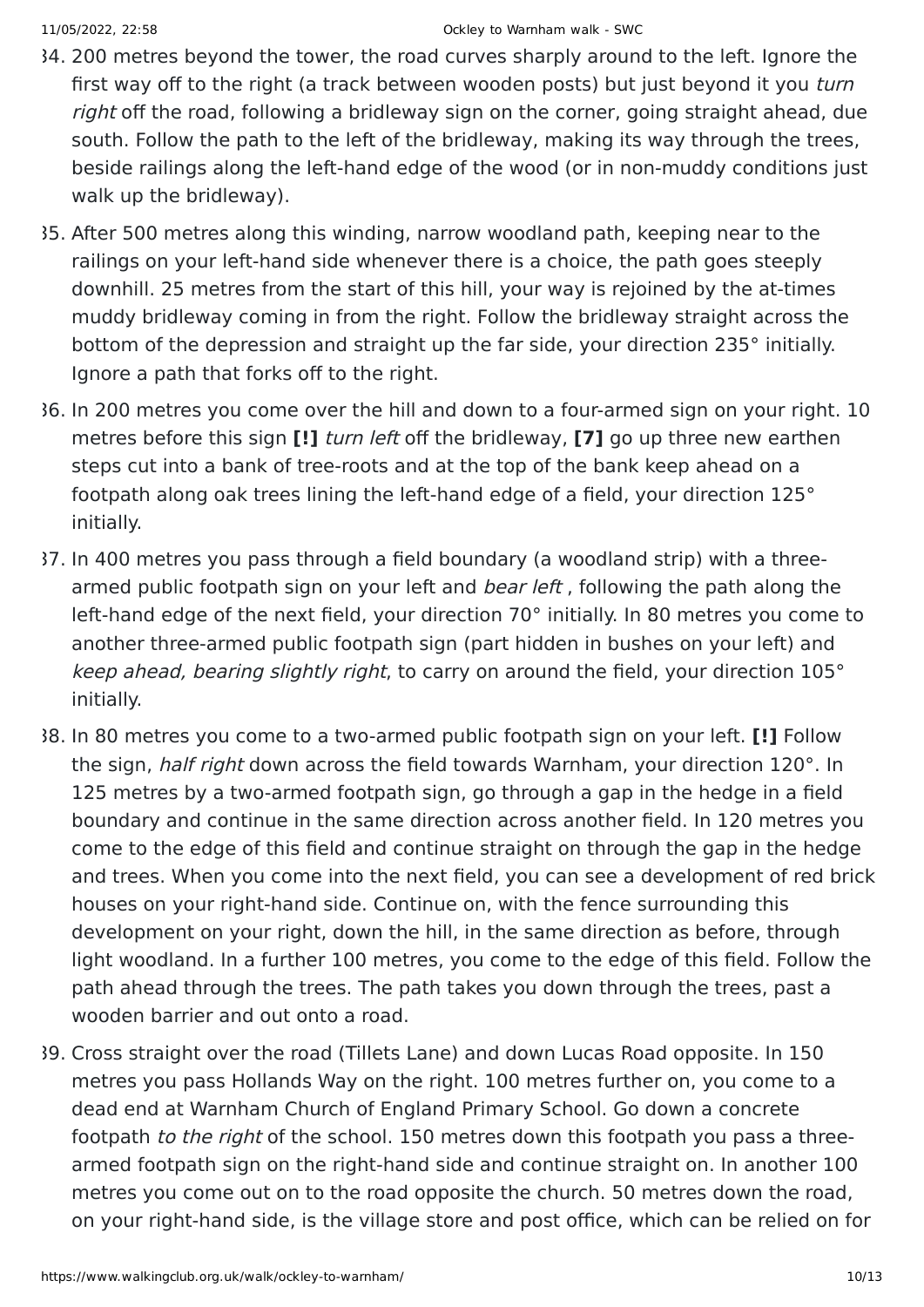ice cream, cakes and snacks. In the opposite direction, on the left-hand side of the road, is the **Sussex Oak** pub, the suggested tea place.

- 40. To extend the walk to Horsham, follow the instruction below.
- 41. Otherwise to get to the railway station, walk down Bell Road, directly opposite the Sussex Oak, signposted "Horsham 2 miles". In 500 metres you come to a T-junction on to a major road (the A24). Cross straight over this busy road with care and turn left in the direction of London and Dorking. In 30 metres *turn right*, following the sign for Warnham Station. As you walk along this road, you can see the brickworks up on the left. Just walk straight up the road for 700 metres until you come to **Warnham Railway Station** directly ahead of you. The platform for trains to London is the one on the left before the level crossing.

### Extension to Horsham

Note: This extension requires the potentially dangerous crossing of the busy 4 lane A24. If this is not to your liking, do not do this extension.

- 1. Coming out of the Sussex Oak cross the road and *turn right*. At the end of the churchyard wall turn left onto a foot path, initially between fences, with the churchyard on your left. At the end of the churchyard bear left over open ground with some trees.
- 2. Some 300 metres from the road, at a three-armed footpath sign, pass through a field boundary and take the right fork across a vast open field, your direction 130° In 40 metres you pass an isolated oak tree on your right-hand side.
- 3. In 350 metres, by a two-armed footpath sign, pass through a gate frame and onto a path, with a fence on your left and treeline on your right. Keep ahead and in a further 250 metres you come to a T-junction with an old road, where you *turn right*. Head along this road, with woodland to your left (and the A24 road behind it), and the Warnham Park Estate's 1.5 metre high brick boundary wall on your right.
- 4. In 250 metres, by a three-armed footpath sign *turn left off the road* into the wood. If you choose this path you commit yourself to crossing the A24, a 4 lane motorway which can be dangerous.
- 5. In 200 metres cross a stile, go up steps to cross the A24 with care.
- 6. On the other side turn right for 20 metres then head down steps into woodland. In 20 metres cross a stile, go over a track, pass through a woodland strip and come out onto a golf coures. Follow directional signs to cross the golf course, coming out into a parking area beside Warnham Nature Reserve. There is a cafe on your left-hand side, with outdoor seating areas, open from 10 am to 4 pm. There are public WCs on site.
- 7. On the far side of the car park, come out onto Warnham Road and turn left . In 100 metres cross a bridge with a weir on your left, cross the road here and take the footpath on the other side, Riverside Walk.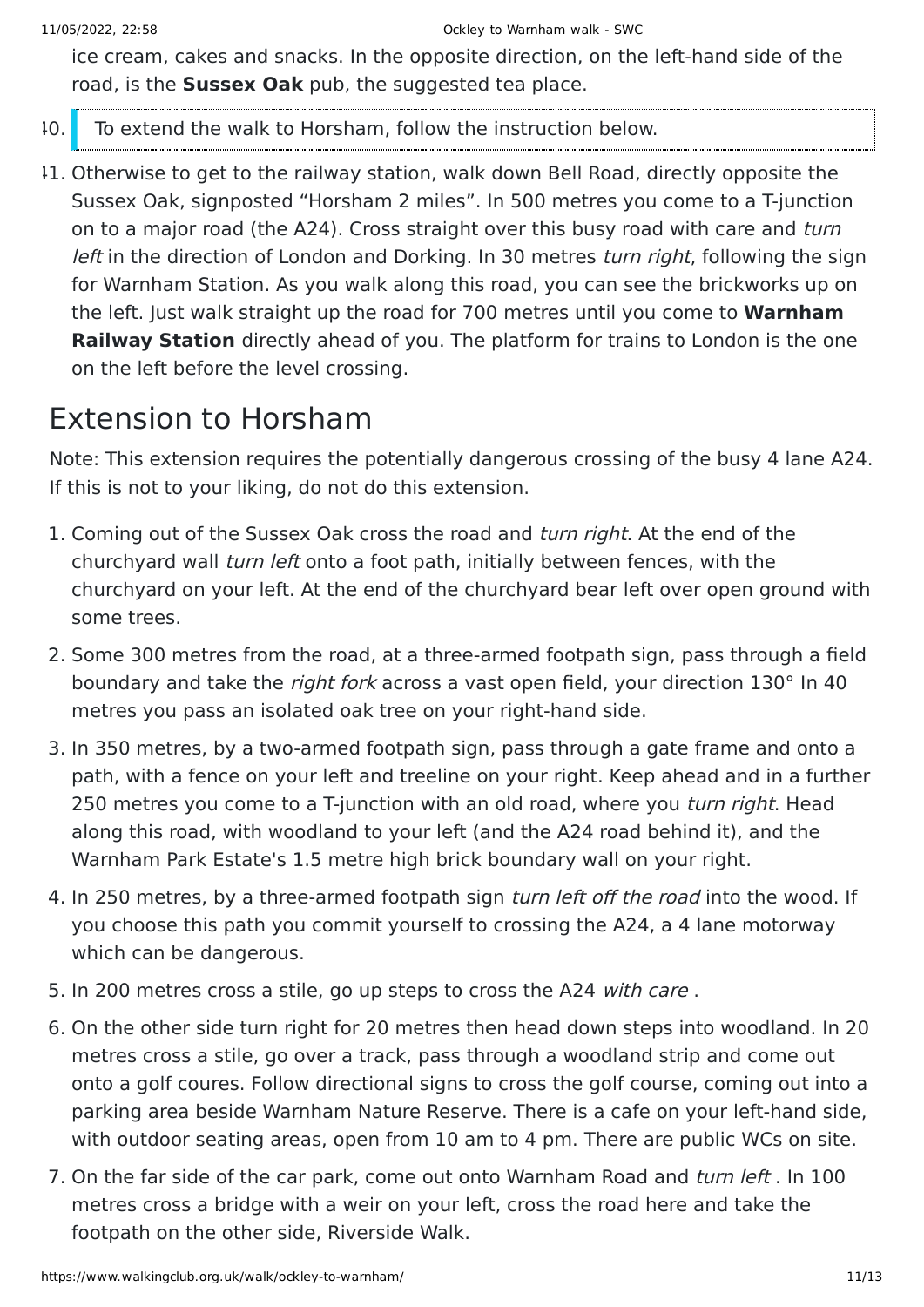- 8. Continue on this path for 500 metres, until you come to a bridge with a sign for Horsham. Turn left over the bridge with wooden handrails across a stream, onto a cycle path through woodland. In 100 metres the path comes out into Horsham suburbia.
- 9. Cross the road, *turn right then left* into Spencer Place, uphill. In 300 metres this road changes its name to Kempshott Road.
- 10. At the T-junction in 400 metres, with Corner Newsagents ahead, with its "Sun" newspaper awnings, turn right into Trafalgar Road, which soon swings to the left.
- 11. In 250 metres turn left into Rushams Road.
- 12. In 150 metres cross North Parade and enter Horsham Park where you turn right.
- 13. In 340m you need to decide if you want to go directly to the railway station or via the centre of Horsham with shops and potentially further tea rooms (they close at 17:00) and pubs.
- 14. Here, you have a choice.

### 15. **Directly to the railway station:**

- 16. Turn half left and walk across the lawn towards the right corner of the trees surrounding duck pond.
- 17. Continue along the right edge of duck pond through a entry and exit gate.
- 18. At the end of duck pond turn half left towards the swimming pool (direction 90°)
- 19. At the gate of the swimming pool turn right along it. Past the swimming pool the path veers right towards the railway station.

#### 20. **To the railway station via the centre of Horsham:**

- 21. Continue on the path and in 340m turn right towards the underpass of Albion Way and towards the centre of town.
- 22. For the railway station walk along the eastern edge of Carefax towards The Spire.
- 23. Cross Albion Way over a foot bridge and continue in the same direction for 500m towards the railway station.

[© Saturday Walkers Club.](https://www.walkingclub.org.uk/site/license.shtml) All Rights Reserved. No commercial use. No copying. No derivatives. Free with attribution for one time non-commercial use only. www.walkingclub.org.uk/site/license.shtml

Created with all the love in the world by the [Saturday Walkers Club](https://www.walkingclub.org.uk/swc/) with the help of our contributors.

[Contact Us](https://www.walkingclub.org.uk/site/contact.shtml)



saturdaywalkers@walkingclub.org.uk